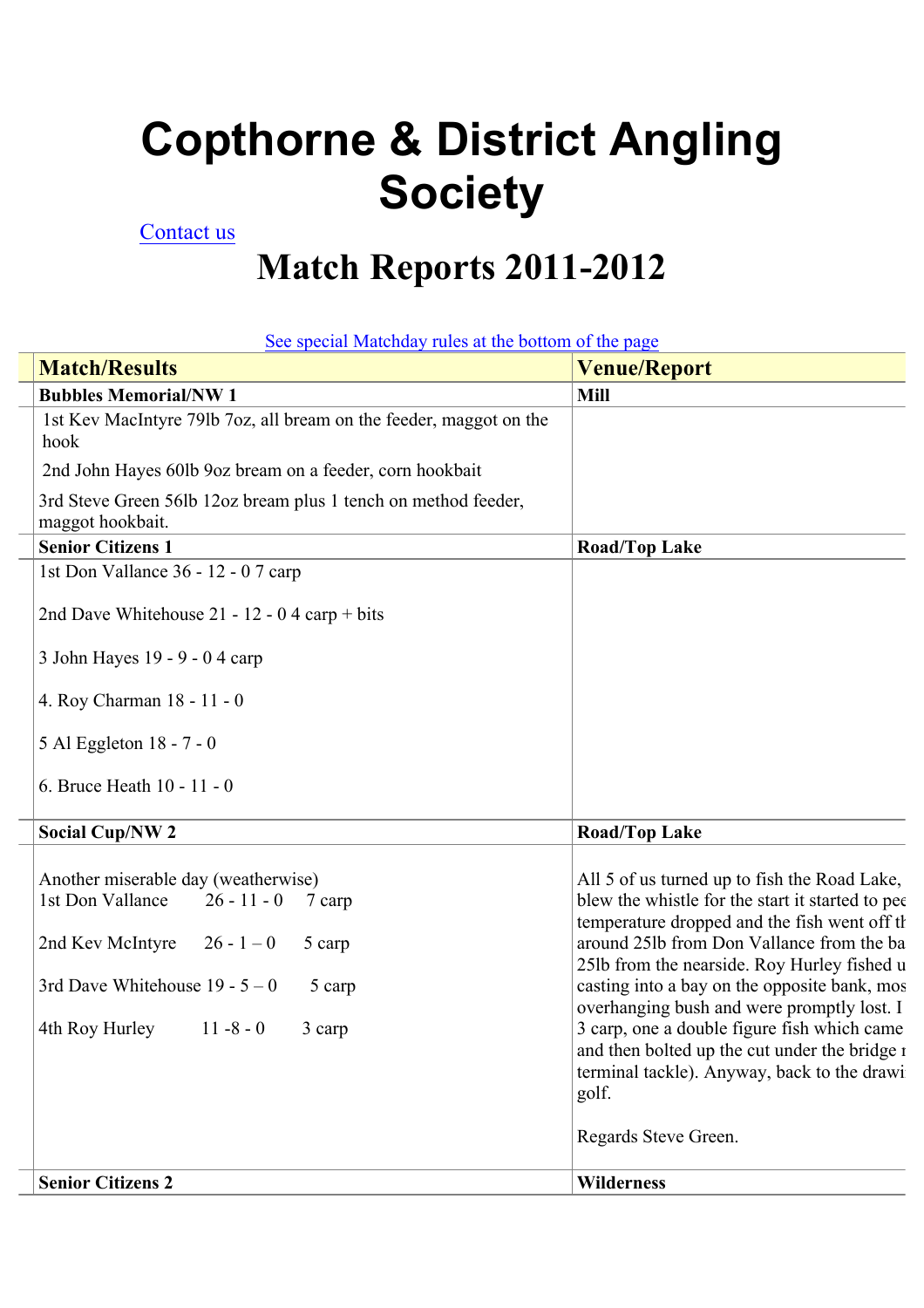| 36 -7-0 a wonderful bag of all bream / skimmers<br>1st John Hayes<br>/ roach and rudd (no carp) |                                                                                                                                               |
|-------------------------------------------------------------------------------------------------|-----------------------------------------------------------------------------------------------------------------------------------------------|
| 2nd Dave Whitehouse 32 - 6 - 0 3 carp + bream / skimmers                                        |                                                                                                                                               |
| 3rd Roy Charman<br>$18 - 7 - 03$ carp                                                           |                                                                                                                                               |
| 4th Al Eggleton<br>$18 - 4 - 0$                                                                 |                                                                                                                                               |
| 5th Don Vallance<br>$15 - 6 - 0$                                                                |                                                                                                                                               |
| <b>CDAS v HORSHAM</b>                                                                           | <b>Little Rowfant</b>                                                                                                                         |
| CDAS: 117 - 11 - 0 beat HORSHAM DAS: 89 - 14 - 0                                                |                                                                                                                                               |
| Individuals<br>1st Kev Mcintyre 35 - 11 - 0                                                     |                                                                                                                                               |
| 2nd Al Eggleton 30 - $2 - 0$                                                                    |                                                                                                                                               |
| 3rd Wayne Hayes 29 - 0 - 0                                                                      |                                                                                                                                               |
| 4th Dave Whitehouse 16 - 14 - 0                                                                 |                                                                                                                                               |
| 5th Les Eggleton $16 - 12 - 0$                                                                  |                                                                                                                                               |
| <b>Senior Citizens 3 (A. Smith Memorial)</b>                                                    | <b>Little Rowfant</b>                                                                                                                         |
| 30 -12 - 0 bream / skimmers / few bits<br>1st John Hayes                                        |                                                                                                                                               |
| 2nd Dave Whitehouse<br>18 - 4 - 0 bream                                                         |                                                                                                                                               |
| 3rd Don Vallance<br>$14 - 4 - 0$                                                                |                                                                                                                                               |
| 4th Terry Smith<br>$9 - 14 - 0$                                                                 |                                                                                                                                               |
| <b>CDAS v HAYWARDS HEATH</b>                                                                    | <b>Mill</b>                                                                                                                                   |
| 1. Rob Standen 44lb 9oz                                                                         | We fished against Haywards Heath on Row!                                                                                                      |
| 2. Roly Smith (Haywards Heath) 29lb 9oz                                                         | their 9. The lake was flat calm for most of the<br>didn't help the fishing. Having said that then<br>topped by Haywards Heath angler Rob Stan |
| 3. P Gibson 23lb 12oz                                                                           | from peg 10, all bream caught on the feeder.                                                                                                  |
| 4. Steve Green 21lb                                                                             | (Haywards Heath) 29lb 9oz from peg 4, P G<br>with 21lb peg 11. Haywards Heath won by a                                                        |
| Haywards Heath won 154lb 15oz against 52lb 7oz Copthorne.                                       | against 52lb 7oz Copthorne. Once again nea<br>feeder, this is obviously the way to fish this<br>Regards Steve Green                           |
| <b>Senior Citizens 4 Road</b>                                                                   | <b>Top Lake</b>                                                                                                                               |
| <b>ISFIELD v CDAS</b>                                                                           | <b>Birds Hole Mayfield</b>                                                                                                                    |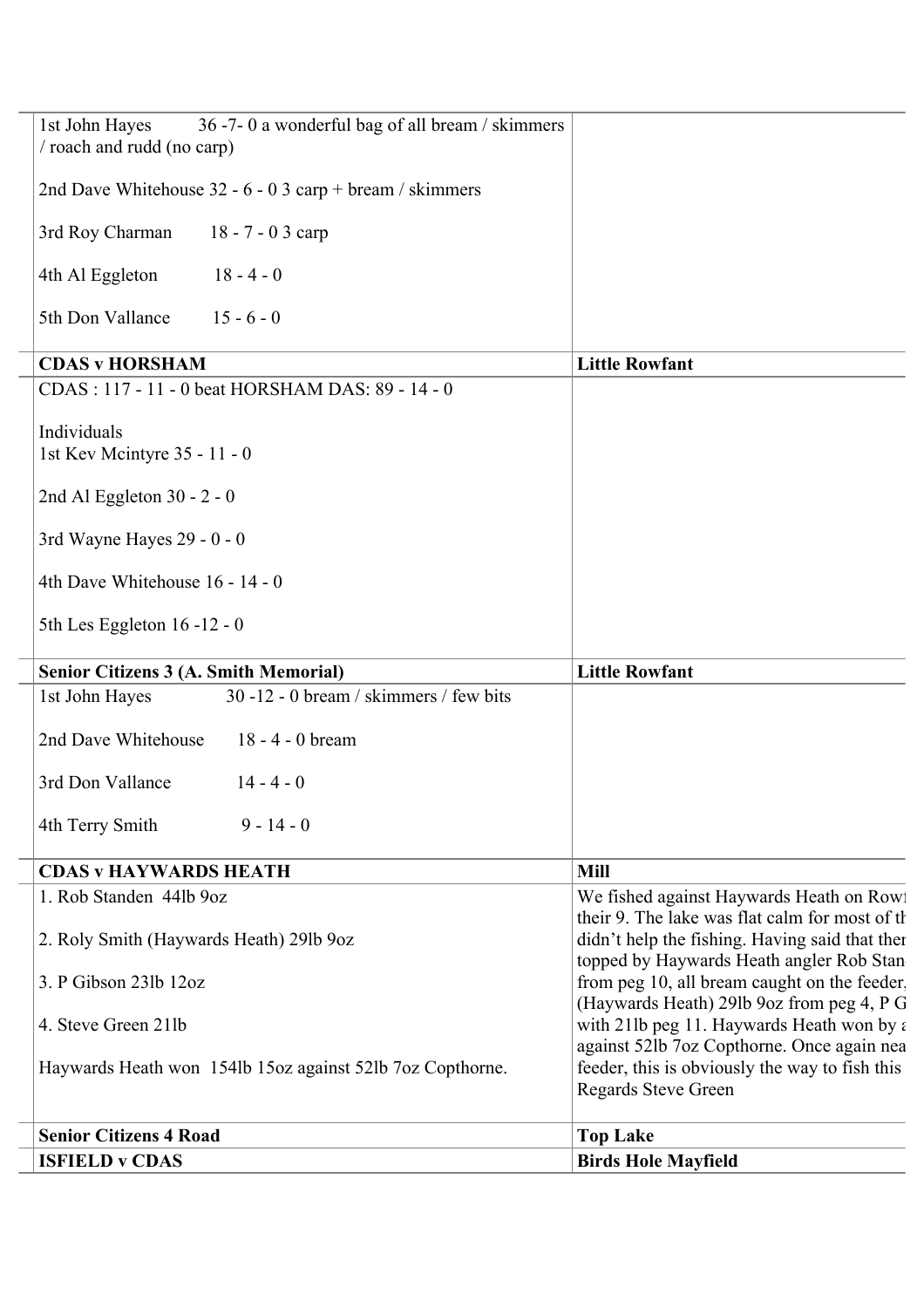| <b>Senior Citizens 5</b>                                                                       | <b>Little Rowfant</b> |
|------------------------------------------------------------------------------------------------|-----------------------|
| $35 - 3 - 03$ carp + bream / skimmers<br>1st Al Eggleton                                       |                       |
| 2nd Dave Whitehouse $31 - 1 - 01$ carp $(17 lb) + \text{beam}$ / skimmers                      |                       |
| 3rd Bruce Heatth<br>15 - 10 - 0 bream /skimmers                                                |                       |
| $11 - 1 - 0$<br>4th Don Vallance                                                               |                       |
| 5th Terry Smith<br>$6 - 5 - 0$                                                                 |                       |
| <b>Senior Citizens 6</b>                                                                       | <b>Mill</b>           |
| <b>Senior Citizens 7 (Denyer Memorial)</b>                                                     | <b>Road/Top Lake</b>  |
| <b>Rob Cup/NW</b>                                                                              | <b>Piltdown Pond</b>  |
| <b>Senior Citizens 8</b>                                                                       | <b>Wilderness</b>     |
| <b>Bank Cup/NW 4</b>                                                                           | <b>Mill</b>           |
| 1st Dave Whitehouse 37 - 15 - 0 bream / skimmers                                               |                       |
| 2nd Kev McIntyre 23 - 6 - 0 bream / skimmers                                                   |                       |
| 3rd Steve Green 17 - 14 - 0                                                                    |                       |
| <b>Senior Citizens 9</b>                                                                       | <b>Mill</b>           |
| Mill continues in good but rather patchy form                                                  |                       |
| 1st Dave Whitehouse 26 - 14 - 0 bream / skimmers                                               |                       |
| $21 - 4 - 0$ bream / skimmers<br>2nd Al Eggleton                                               |                       |
| 3rd Don Vallance<br>$8 - 14 - 0$ skimmers / bits                                               |                       |
| HAYWARDS HEATH v CDAS                                                                          | Valebridge            |
| Senior Citizens 10                                                                             | Road/Top Lake         |
| $27 - 4 - 0$<br>1st Don Vallance                                                               |                       |
| 2nd Al Eggleton<br>$19 - 8 - 0$                                                                |                       |
| 3rd Roy Charman<br>$15 - 14 - 0$                                                               |                       |
| 4th Dave Whitehouse 14 -13 - 0                                                                 |                       |
| 5th Bruce Heath<br>$5 - 6 - 0$                                                                 |                       |
| <b>CDAS v HORSHAM</b>                                                                          | <b>Little Rowfant</b> |
| L.Rowfant continues to provide good weights. Here Horsham 149 - 0 -<br>0 beat CDAS 136 - 5 - 0 |                       |
| 1st Steve Green CDAS 42 - 0 - 0 approx 50 / 50 carp and skimmers                               |                       |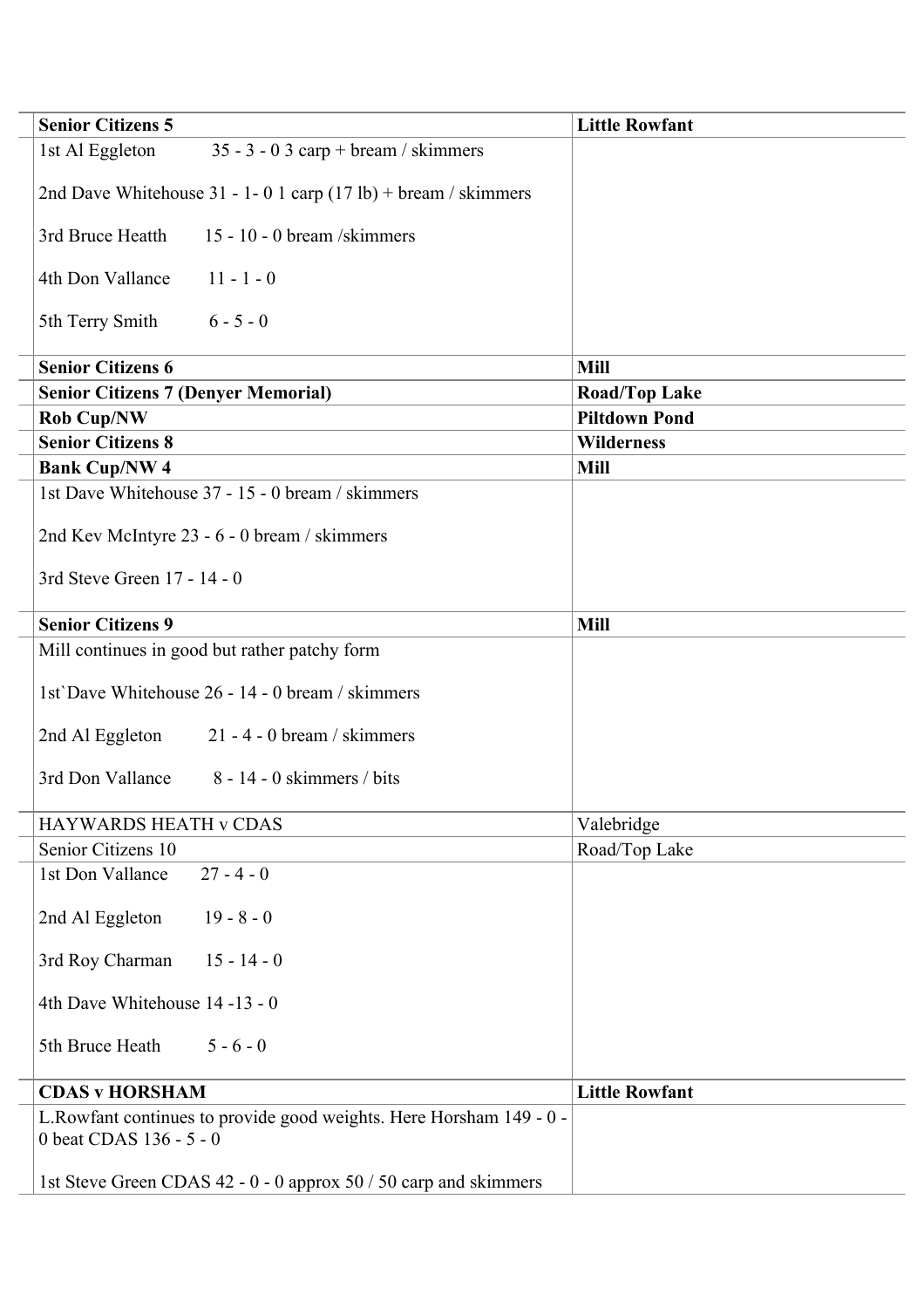| 2nd Kev Mcintyre CDAS 39 - 6 - 0 carp + bits                                                                                |                   |
|-----------------------------------------------------------------------------------------------------------------------------|-------------------|
| 3rd Richard Eggleton Horsham 30 - 12 - 0                                                                                    |                   |
| 4th Ian pulling Horsham 24 -15 - 0                                                                                          |                   |
| 5th Don Vallance CDAS 24 - 3 - 0                                                                                            |                   |
| <b>Senior Citizens 11</b>                                                                                                   | <b>Wilderness</b> |
| L.Rowfant continues its fine form with some great weights                                                                   |                   |
| 1st John Hayes 53 - 14 - 0 a bag of 10 carp                                                                                 |                   |
| 2nd Don Vallance 37 - 13 - 0 a bag of carp incl one at $\sim$ 19 lb !                                                       |                   |
| 3rd Al Eggleton 30 - 7 - 0                                                                                                  |                   |
| 4th Bernie Brooker 18 - 10 - 0 a mxed bag essentially of roach /<br>skimmers                                                |                   |
| 5th Dave Whitehouse 12 - 3 - 0                                                                                              |                   |
| <b>CDAS</b> v CRAWLEY (Steve Vallance Mem)                                                                                  | Mill              |
| A somewhat off form Mill for the memorial shield saw CDAS 88 -5 -0<br>beating Crawley AS 62 - 7 - 0 individuals as follows; |                   |
| 1st Steve Greeen (CDAS)<br>$22 - 2 - 0$                                                                                     |                   |
| 2nd Phil Harris<br>$19 - 11 - 0$                                                                                            |                   |
| 3rd Dave Whitehouse (CDAS) 17 - 11 - 0                                                                                      |                   |
| 4th Don Vallance (CDAS)<br>$10 - 7 - 0$                                                                                     |                   |
| Senior Citizens 12                                                                                                          | Mill              |
| Weds. saw the final match of the senior citizens summer series of<br>twelve matches                                         |                   |
| Individual result                                                                                                           |                   |
| 1st John Hayes 27 - 0 - 0 bream + skimmers                                                                                  |                   |
| 2nd Dave Whitehouse 20 - 2 - 0                                                                                              |                   |
| 3rd Don Vallance 14 - 3 - 0                                                                                                 |                   |
| 4th Al Eggleton $11 - 2 - 0$                                                                                                |                   |
| Overall positions for the 12 match series:                                                                                  |                   |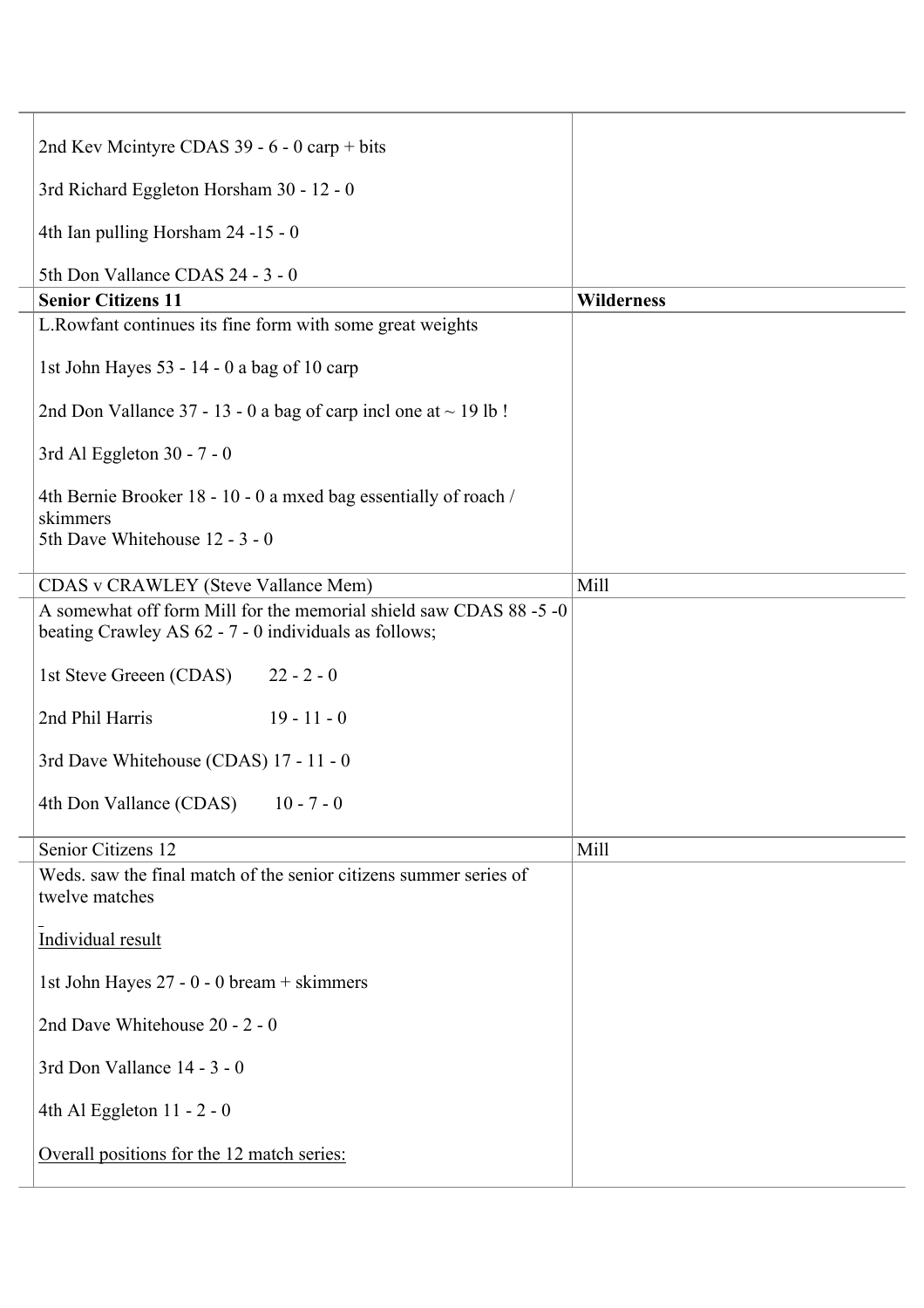| 1st Dave Whitehouse 269 - 12 - 0                                    |                |
|---------------------------------------------------------------------|----------------|
| 2nd Don Vallance 267 - 8 - 0                                        |                |
| 3rd Al Eggleton 233 - 9 - 0                                         |                |
| 4th John Hayes 219 - 6 - 0                                          |                |
| A very close series to say the least !!!!!                          |                |
| <b>HORSHAM v CDAS</b>                                               | Roost Hole     |
| Chaplin Cup/NW 5                                                    | Road/Top Lake  |
| a clean sweep for the Eggleton clan !                               |                |
| 1st Les Eggleton<br>$43 - 12 - 0$                                   |                |
| 2nd Al Eggleton<br>$30 - 0 - 0$                                     |                |
| 3rd Riichard Eggleton 27 - 2 - 0                                    |                |
| 4th Kev McIntyre<br>$23 - 13 - 0$                                   |                |
| Senior Citizens Special v H. HEATH                                  | Valebridge     |
| CRAWLEY v CDAS (John Rice Memorial)                                 | New Pond       |
| <b>NW6</b>                                                          | Mill           |
| 1st Dave Whitehouse 21 -13 - 0 10 bream                             |                |
| 2nd Paul capper 19 - 13 - 0 all bits                                |                |
| 3rd Kev Mcintyre 18 - 3 - 0                                         |                |
| 4th Del Walker 7-15 - 0                                             |                |
| Senior Citizens Special v H. HEATH                                  | Mill           |
| another close run match : HH beat CDAS (sheer numbers)              |                |
| 1st Al Eggleton (CDAS) 16 -3 - 0 bream + skimmers                   |                |
| 2nd Dave Whitehouse (CDAS) 15 - 12 - 0 bream                        |                |
| $3RD$ C Live (HH) 13 - 10 - 0 bream + bits                          |                |
| 4th P Dray (HH) $12 - 9 - 0$ bream + bits                           |                |
| <b>CDAS v EAST GRINSTEAD</b>                                        | Little Rowfant |
| The lakes were in stunning form - 17 anglers amassed 360 lb - an    |                |
| avaerage of 21 lb per angler! E.Grinstead anglers took the top four |                |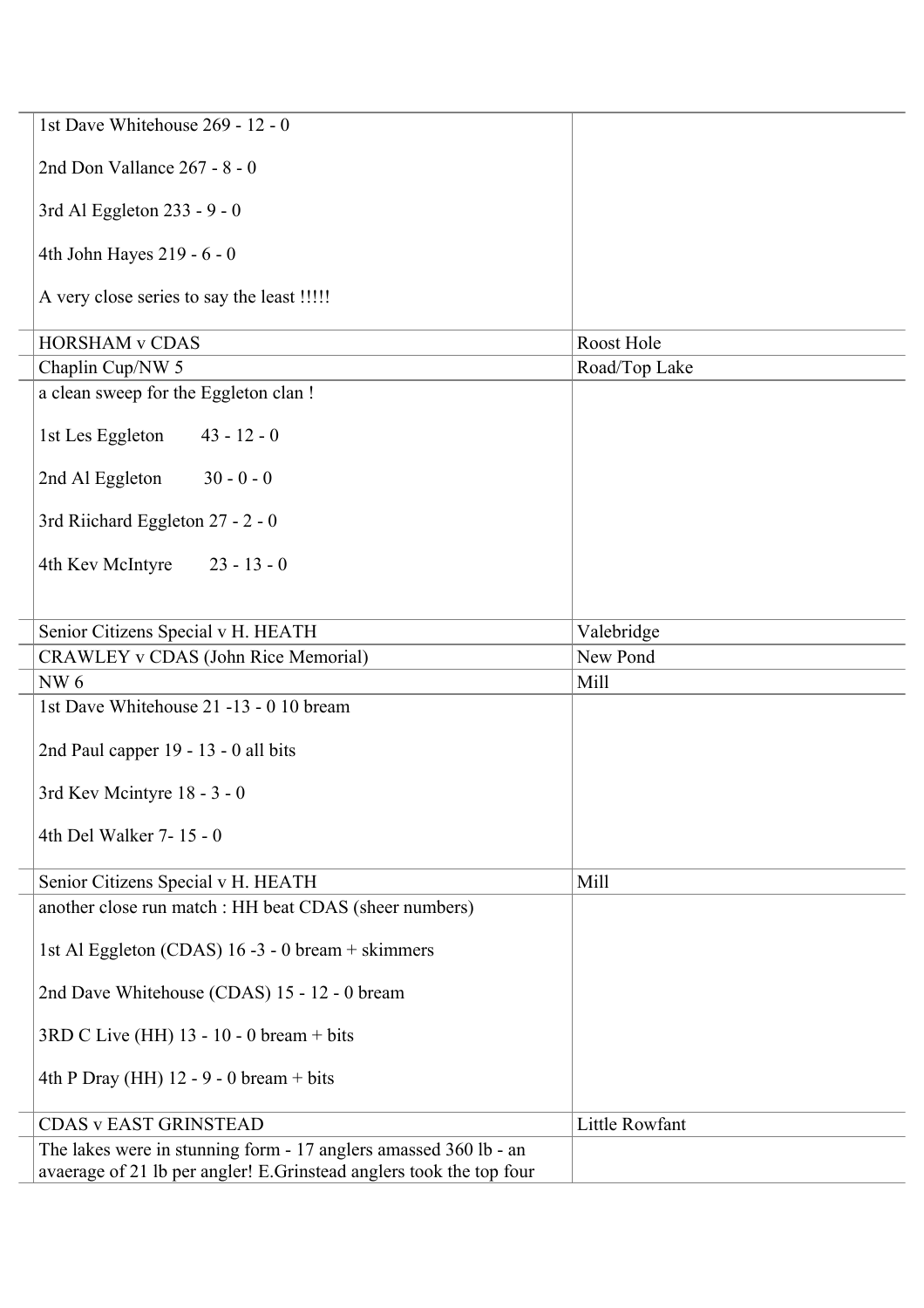| places:                                                             |                  |
|---------------------------------------------------------------------|------------------|
| 1st John Hewitt 41 - 4 - 0                                          |                  |
| 2nd Dave Wood 38 - 0 - 0                                            |                  |
| 3rd Jed White 30 - 11 - 0                                           |                  |
| 4th Peter Cook 28 - 6 - 0                                           |                  |
| <b>OCKLEY v CDAS</b>                                                | New Lake, Ockley |
| <b>EAST GRINSTEAD v CDAS</b>                                        | Reeders          |
| Revenge is sweet! After the battering CDAS suffered at the hands of |                  |
| EGAS in the first leg match at L. Rowfant 25 Sept. revenge was      |                  |
| exacted in the second return leg at Readers lake on Sunday          |                  |
|                                                                     |                  |
| TEAMS: CDAS: 81 - 6 - 0 beat EGAS: 38 - 4 - 0                       |                  |
| Individuals:                                                        |                  |
| 1st Dave Whitehouse (CDAS) $34 - 10 - 03$ carp (30lb) + roach (4lb) |                  |
| 2nd Wayne Hayes (CDAS) $25 - 4 - 0$ 2 carp + bits                   |                  |
|                                                                     |                  |
| 3rd John Hayes (CDAS) $15 - 0 - 0$ 2 carp + bits                    |                  |
| <b>CDAS v ISFIELD</b>                                               | Piltdown         |
| MGS 1/NW 7                                                          | Little Rowfant   |
| Another very close match                                            |                  |
| 1st Don Vallance<br>10 - 11 - 0 skimmers + bits                     |                  |
| $9 - 9 - 0$<br>2nd Les Eggleton                                     |                  |
| 3rd Dave Whitehouse 9 - 8 - 0                                       |                  |
| $8 - 11 - 0$<br>4th Kev McIntyre                                    |                  |
| 5th John Hayes<br>$6 - 15 - 0$                                      |                  |
| DEV 1/Ray Causebrook Memorial                                       | Wilderness       |
| 1st Les Eggleton 17 - 13 - 0 1 small carp + bream + skimmers        |                  |
| 2nd Al Eggleton 16 - 2 - 0 bream + skimmers                         |                  |
| 3rd Don Vallance ``` 6 - 8 - 0 1 small carp + skimmers              |                  |
| DEV <sub>2</sub>                                                    | Road/Top Lake    |
| <b>CDAS v OCKLEY</b>                                                | Little Rowfant   |
| Despite the cold weather some reasonable sport was had at L.Rowfant |                  |
| 1st D. Hardcastle (Ockley AS) 59 - 15 - 09 carp                     |                  |
| 2nd M White (Ockley AS) $35 - 5 - 0$                                |                  |
|                                                                     |                  |